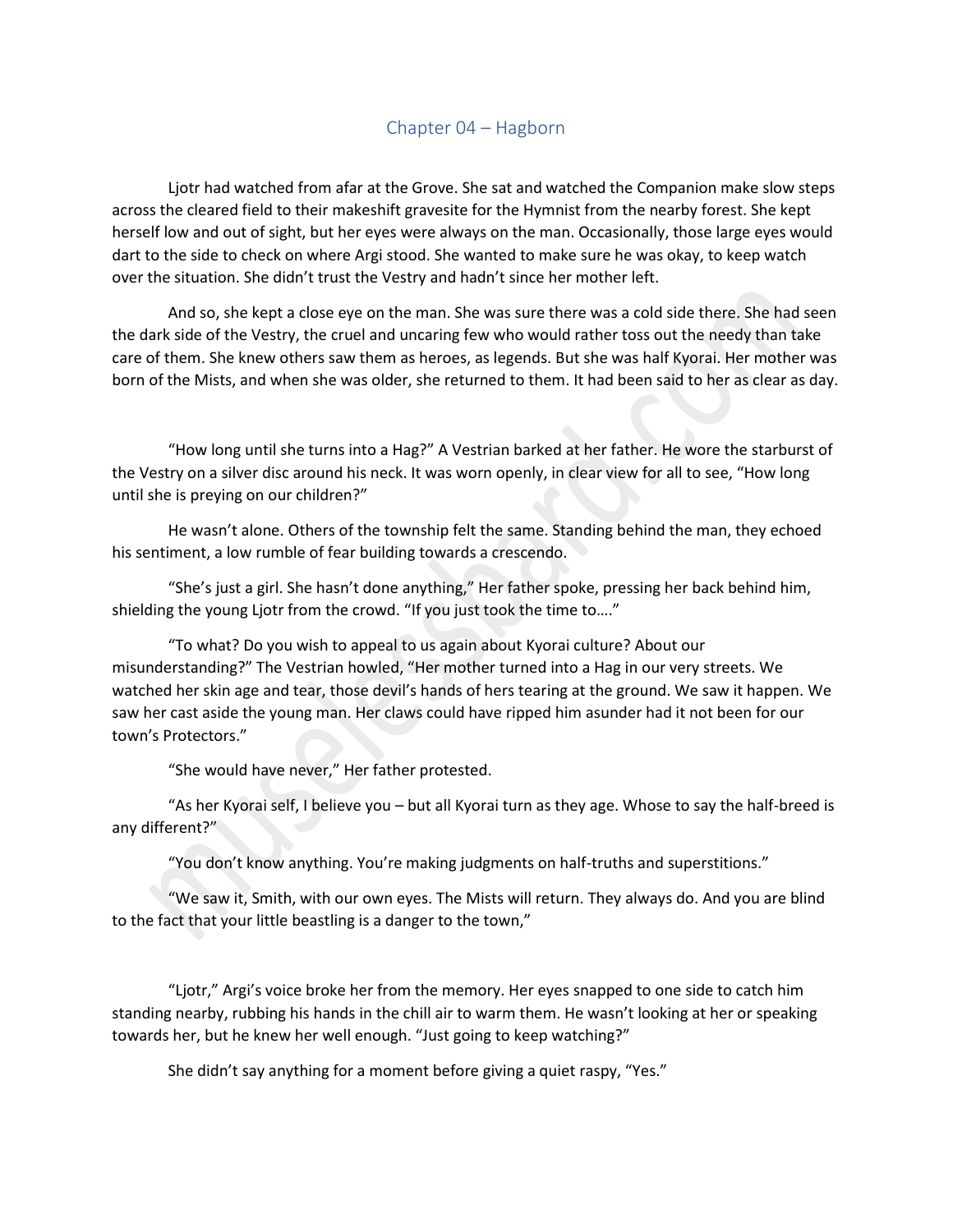Argi nodded to himself, "Look, I know your past – and I get it, really. But look at this man. Does he look like a hateful person?"

Ljotr's eyes drifted back to Ronen. He had barely made it to the graveside. Before her memory, she had seen him on his knees, but by now, he was prostrate. She could see him curled against himself, broken. He was mourning but not in silent stoicism. She could see his chest heave and his body twist as he wept, though she couldn't hear him because of the rain. It was clear to her. She had wept before. Her father tried to stay strong for her, but she had seen him like this late some nights. Her eyes twisted back to Argi, her voice soft but with a clear judgment, "Even villains mourn their loved ones."

"That's cruel, Ljotr."

"So are they."

Argi nodded. "You think all of them are like that?"

She didn't, but she didn't want to give one the chance to prove her worst fears right.

"Seriously, consider talking to him. He only wants to thank you," The carpenter said with a bit of a shrug before turning away from his hiding spot. "I believe he's genuine."

"Maybe he's acting."

Argi sighed. "I don't think so. I mean," He tapped his foot on the dirt, "He can barely talk about the woman. He seems devastated. I honestly am not sure he can think straight still. He has moments of clarity, but…."

"Yeah, losing someone is horrible." Ljotr hissed at Argi a bit, "I know that. I still don't trust him."

"I get it," He said with a small sigh, "I'm going to step out of the rain for a bit. Are you okay here? You aren't…."

"I'm fine," She replied somewhat coldly before realizing her tone. "Sorry, Argi. I'm okay. The rain doesn't bother me."

"I know. Just feels cold to me. Can't imagine you aren't cold." He spoke as he walked off a bit, "I'll be back in a while."

She glanced across to him and watched him walk to a nearby shed for some cover from the rain. Part of her was distracted for a moment. He was always kind and always looking out for her. He wanted her to be comfortable. For a fleeting second, she thought that maybe he had been trying to coax her out – to somewhere dry with him. But her mind was set on keeping an eye on the Companion.

Her watch was not a challenging one at this point. Ronen's grief was apparent, but after a time, he seemed to find strength. He rose back up gently and moved to kneel next to the disturbed dirt of the grave. She watched him sit there and speak, unable to hear what he was saying. He wiped tears from his eye and reached to put a bare hand on the dirt. She could see him take a breath, and for just a single moment, as the rain slowed, there was a calm silence. She could hear a tune on the wind, a song in his voice. She expected a hymn of the Vestry, a final suitable goodbye to a fellow follower of the doctrine. But as the words hit the air, a mournful dirge that rumbled forth into the grove in a moment of perceived isolation, she recognized them.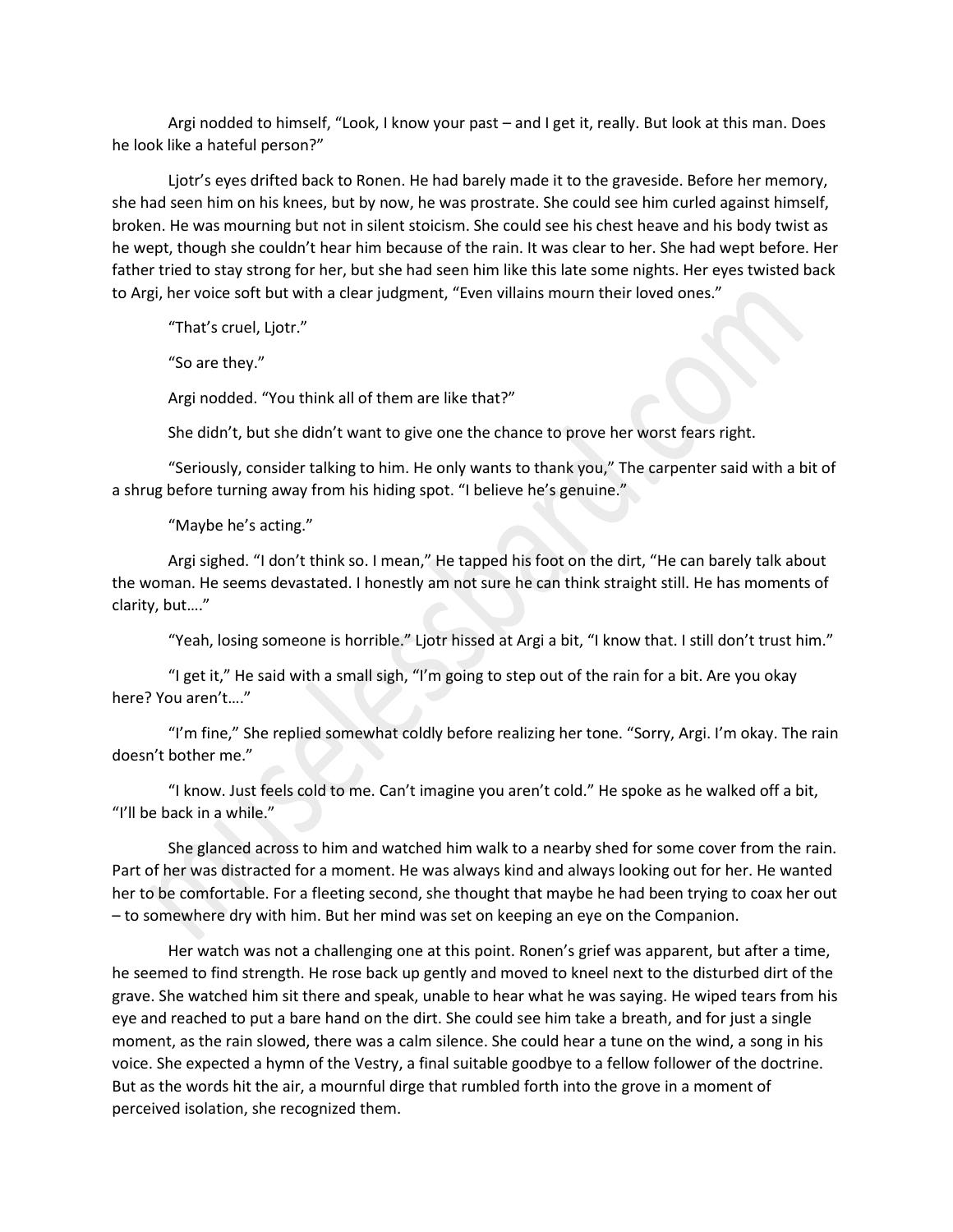*"Hear me, hear me oh ancestors, I mourn a fallen love, As a grief-stricken shell, In naught but despair."*

He did not sing in the common tongue but in the old language – the same tongue her mother sang to her as a child. She could see his hand set on the grave as he continued. The rain had returned, and for the time, she couldn't hear him clearly again. But she remembered the song sung by her mother – when she was scared at night.

*"Hear me, Hear me oh Ancestors, My daughter is young, She is new to this world And she knows all great fears. But she is growing swift, Her eyes are bright like moons. Let them chase away the dark, And guide her safe to morn. Hear me, hear me oh ancestors. Protect this, my little light, Here in her time of fright."*

Ljotr shook her head and found herself pushing back a tear – mixed somewhere between anger and sadness. He was a member of the very organization who threatened her, who would have burned her mother alive, and he dared to sing her songs in her tongue.

Before she realized it, she was on her feet and marching into the Grove, with a harsh word on the tip of her tongue. She didn't know what her plan was exactly, but she knew that was not going to stand. As she grew closer, she heard the final lines.

"*Take my Hrafnhildr,*

*Shepherd to well-earned rest."*

The Forester couldn't help herself. She let out a scratched growl, "How dare you, Vestrian! That tongue, that song is not yours to sing." Ronen didn't look up fast enough to suit her. He kept his gaze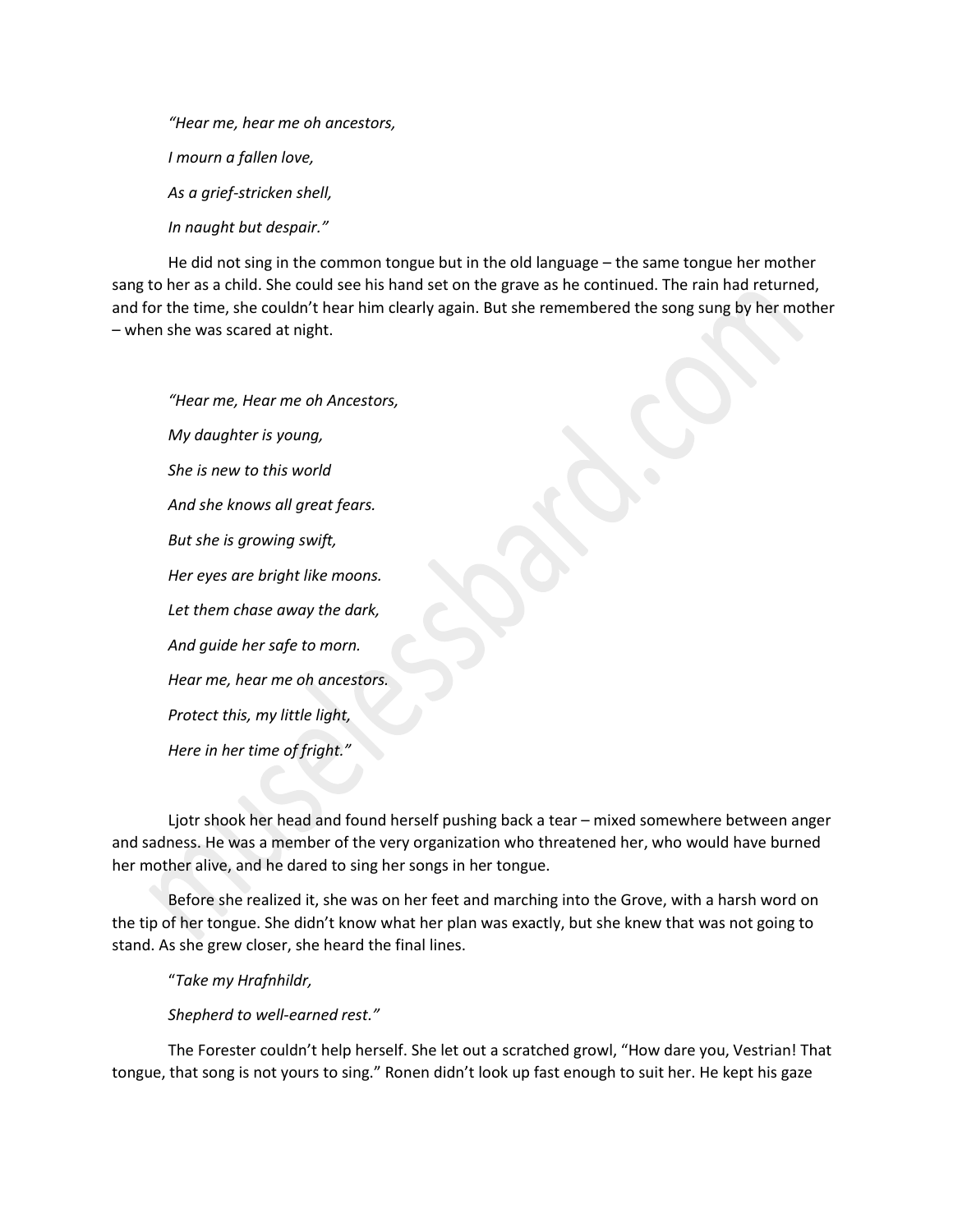down at the grave, away from her. "You treat us like monsters and then use our songs for your magic? After we…"

Ljotr stopped in her tracks as the Companion looked up. His face was stained with tears, red and broken. He had all but shrank into that grave himself, it seemed, wanting little but a moment with this lost partner. But it wasn't her actions that made her recoil and stop. Her face sank slightly, and she stepped back and away from him for a moment.

The gray of his eyes had burned away with a vibrant green. His iris sparked with the energy of red and orange that floated like autumn leaves away from his gaze. Below his hand, the dirt of the grave had sprung to life. Grass and flowers sprang from under his palm, spreading almost like fire or water as they washed across the bold, wet earth. For that moment, they shared a look – their eyes locked, and Ljotr saw a broken man who could no longer hold back any of the emotion. She could see him gnashing his teeth, trying desperately to keep himself from losing himself in the grief. And she realized that he might have succeeded had she not rushed him with accusing tones. Her words, for whatever reason, had hurt him.

She saw him struggle as tears welled, and his voice let out a soft "I'm sorry" between closed teeth. It wasn't just to her. It was to the woman resting below, "I'm so sorry." He cried. He all but howled the words before repeating them much more quietly. "I'm so sorry."

And as he lost control of emotions and fell into a deep and unyielding weeping, so to did the magic he had been weaving. The grove erupted into a verdant field of flowers, each bloom sizzling with magical energy. Moonlight pierced the rainclouds above and fell on the grove, refusing to obey the rules of nature, and lighting the grove. The blooms of the flowers followed the beams of moonlight. Flickering lights rose around them, drifting up and towards the stars. But the rain continued to fall, soon turning into a silent and steady snowfall. It was impossible. All seasons had met in the Grove, the very world unsure of what time it should have been as the Companion mourned. She wasn't sure what to do.

"My mother spoke that language," Ljotr said softly, falling to her knees in front of Ronen. "Sang that lullaby – or one like it… and I lost her." She swallowed and gave a quick addition, "I didn't mean to lash out…."

Ronen seemed to hear her. For a moment, just a moment, things seemed to calm down. Though, nothing went back to normal. "I'm sorry. Hra…" He paused, taking a breath, "Shiri… liked this style of magic…." He finally seemed to look at her and see her – not just to look through her or be oblivious to his surroundings, "You're Kyorai?"

The question took her aback somewhat. The Companion didn't sound upset or even surprised. There was a warmth in his voice, a calm that she couldn't help but latch on to, despite the occasional break in his voice itself, remnants of his earlier lament causing him to sniffle and crack from time to time. She gave a quick shake of her head, a bit of nerve dragging out her words, "Half… a hagborn,"

She couldn't get the word out of her throat before he spoke. His eyes flickered, the sparks of autumn dissipating as he seemed to regain some control of his faculties. "I'm sorry to have offended you. The Kyorai are masters of Old Magic and my…."